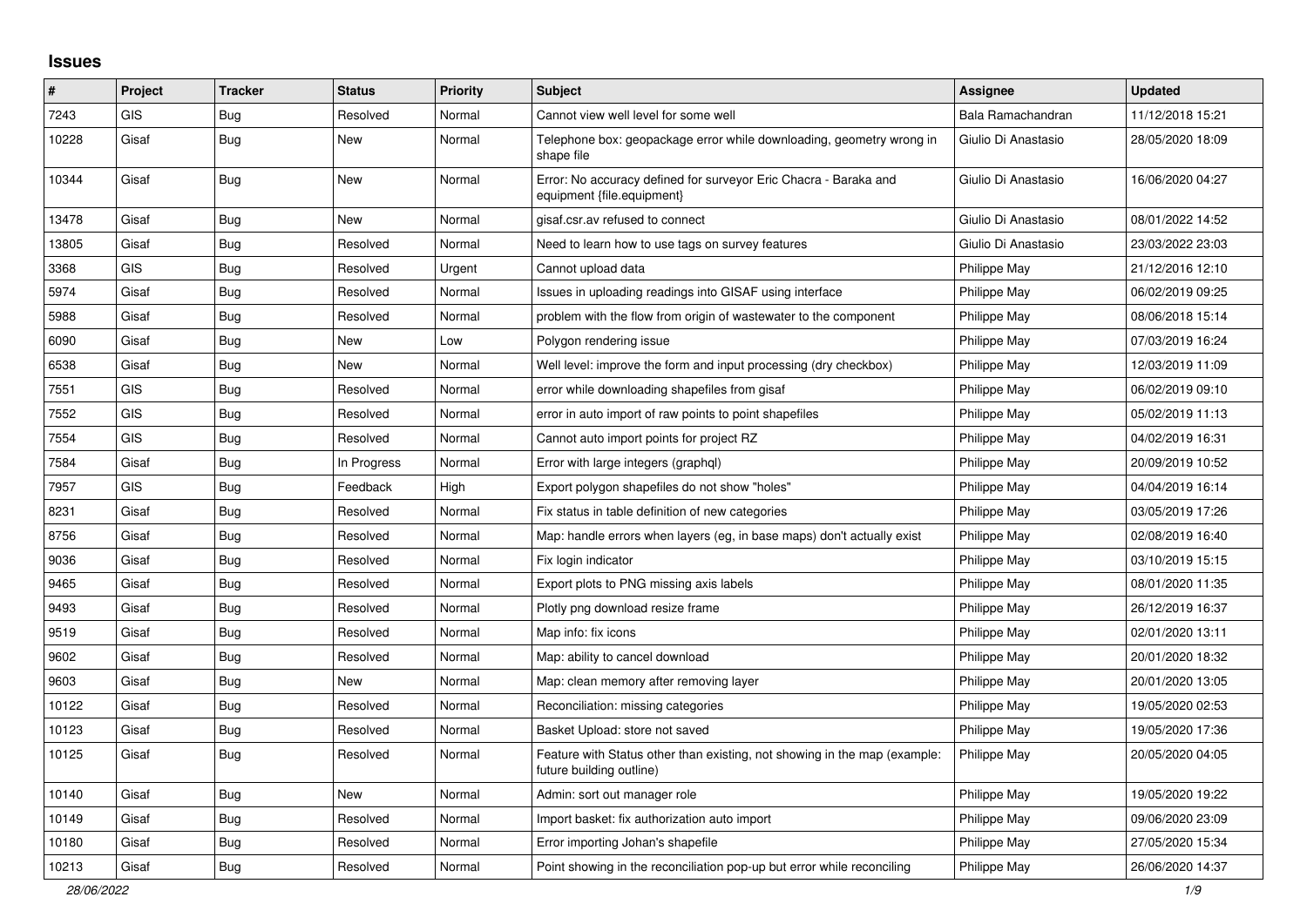| #     | Project    | <b>Tracker</b> | <b>Status</b> | Priority  | <b>Subject</b>                                                                                               | <b>Assignee</b>         | <b>Updated</b>   |
|-------|------------|----------------|---------------|-----------|--------------------------------------------------------------------------------------------------------------|-------------------------|------------------|
| 10289 | Gisaf      | <b>Bug</b>     | Resolved      | Normal    | New basket: cannot import raingauge Excel sheet                                                              | Philippe May            | 11/06/2020 12:17 |
| 10306 | Gisaf      | Bug            | Resolved      | Normal    | Logout not working                                                                                           | Philippe May            | 11/06/2020 12:13 |
| 10323 | <b>GIS</b> | Bug            | Resolved      | Normal    | Survey points from Eric Chacra: misc issues                                                                  | Philippe May            | 03/08/2020 13:11 |
| 10337 | Gisaf      | <b>Bug</b>     | Resolved      | Normal    | Custom layers with a "status" column not displayed on the map                                                | Philippe May            | 13/06/2020 17:36 |
| 10360 | Gisaf      | Bug            | Resolved      | Normal    | Cannot import survey: accuracy issue                                                                         | Philippe May            | 17/06/2020 01:29 |
| 10400 | Gisaf      | <b>Bug</b>     | Resolved      | Normal    | Map search: works only once                                                                                  | Philippe May            | 24/06/2020 12:05 |
| 10407 | Gisaf      | Bug            | Resolved      | Normal    | Live layer DXF export: missing reprojection                                                                  | Philippe May            | 23/06/2020 04:24 |
| 10439 | Gisaf      | Bug            | Resolved      | Normal    | Reconciliation: use categories instead of layers                                                             | Philippe May            | 27/06/2020 05:21 |
| 10539 | Gisaf      | Bug            | Resolved      | Normal    | New basket admin: the metadata (surveyor, etc) aren't populated from raw<br>points when importing shapefiles | Philippe May            | 15/07/2020 15:02 |
| 10728 | Gisaf      | Bug            | Resolved      | Normal    | Cannot download CSV for values                                                                               | Philippe May            | 03/08/2020 15:49 |
| 10732 | Gisaf      | <b>Bug</b>     | Resolved      | Normal    | Wind Speed unit                                                                                              | Philippe May            | 04/08/2020 16:52 |
| 10740 | Gisaf      | Bug            | Resolved      | Normal    | Change status: issue with projection system                                                                  | Philippe May            | 17/09/2020 14:34 |
| 10819 | Gisaf      | <b>Bug</b>     | Resolved      | Normal    | Evergreen well: popup showing "null" instead of location, status, type                                       | Philippe May            | 23/08/2020 23:44 |
| 10829 | Gisaf      | Bug            | Resolved      | Normal    | Missing symbols                                                                                              | Philippe May            | 24/08/2020 12:34 |
| 10830 | Gisaf      | Bug            | Resolved      | Normal    | Import issue with raw survey points                                                                          | Philippe May            | 30/08/2020 14:45 |
| 10862 | GIS        | Bug            | New           | Normal    | Fix the issues resulted from import point bug                                                                | Philippe May            | 05/09/2020 15:11 |
| 10991 | Gisaf      | Bug            | New           | Normal    | Graph of Average rainfall by month in Dashboard - limited viewing area<br>when zooming in                    | Philippe May            | 17/09/2020 14:49 |
| 12049 | GIS        | Bug            | Resolved      | Immediate | <b>Gisaf Error</b>                                                                                           | Philippe May            | 22/04/2021 10:39 |
| 12701 | <b>GIS</b> | Bug            | Resolved      | Normal    | Weather Station not showing data since 24 July 2021                                                          | Philippe May            | 12/08/2021 12:21 |
| 13125 | Gisaf      | Bug            | Resolved      | Normal    | Live layers: error with no detail shown                                                                      | Philippe May            | 01/11/2021 19:06 |
| 13132 | <b>GIS</b> | Bug            | Resolved      | Normal    | CSR Weather station missing data 28 nd 29 Otober 2021                                                        | Philippe May            | 06/11/2021 12:20 |
| 13258 | Gisaf      | Bug            | Resolved      | Normal    | Missing data from AmbientWeather weather stations                                                            | Philippe May            | 21/11/2021 16:50 |
| 13766 | Gisaf      | <b>Bug</b>     | <b>New</b>    | Normal    | OGCAPI: make async                                                                                           | Philippe May            | 11/03/2022 14:39 |
| 13885 | GIS        | Bug            | Resolved      | Normal    | Wrong name showing in the list of layers in the map                                                          | Philippe May            | 23/04/2022 04:04 |
| 13901 | <b>GIS</b> | <b>Bug</b>     | New           | Normal    | Map: style of the category with status 'E' is always applied                                                 | Philippe May            | 12/04/2022 11:01 |
| 13985 | Gisaf      | <b>Bug</b>     | New           | High      | Gisaf is hanged                                                                                              | Philippe May            | 29/04/2022 22:15 |
| 7937  | GIS        | Bug            | Resolved      | Normal    | Retention wall is not properly display in GIS,                                                               | Pushparaj Muthukrishnan | 23/03/2019 15:52 |
| 9468  | Gisaf      | Bug            | Feedback      | Normal    | "Find my Location" button on map returns strange result !!                                                   | <b>Richard Presley</b>  | 20/12/2019 19:36 |
| 10979 | Gisaf      | Bug            | Resolved      | Normal    | Line work import: no geometries?                                                                             | Selvarani C             | 17/09/2020 01:08 |
| 8763  | GIS        | <b>Bug</b>     | New           | Normal    | Calculation of Run-off volume and Vegetation classification                                                  |                         | 05/08/2019 11:16 |
| 10170 | GIS        | <b>Bug</b>     | New           | Normal    | Fix logout                                                                                                   |                         | 23/05/2020 16:48 |
| 8060  | GIS        | Feature        | Resolved      | Normal    | Compilation of data on wells including elevation and CF (correction Factor)                                  | Debojyoti Mallick       | 13/05/2019 15:56 |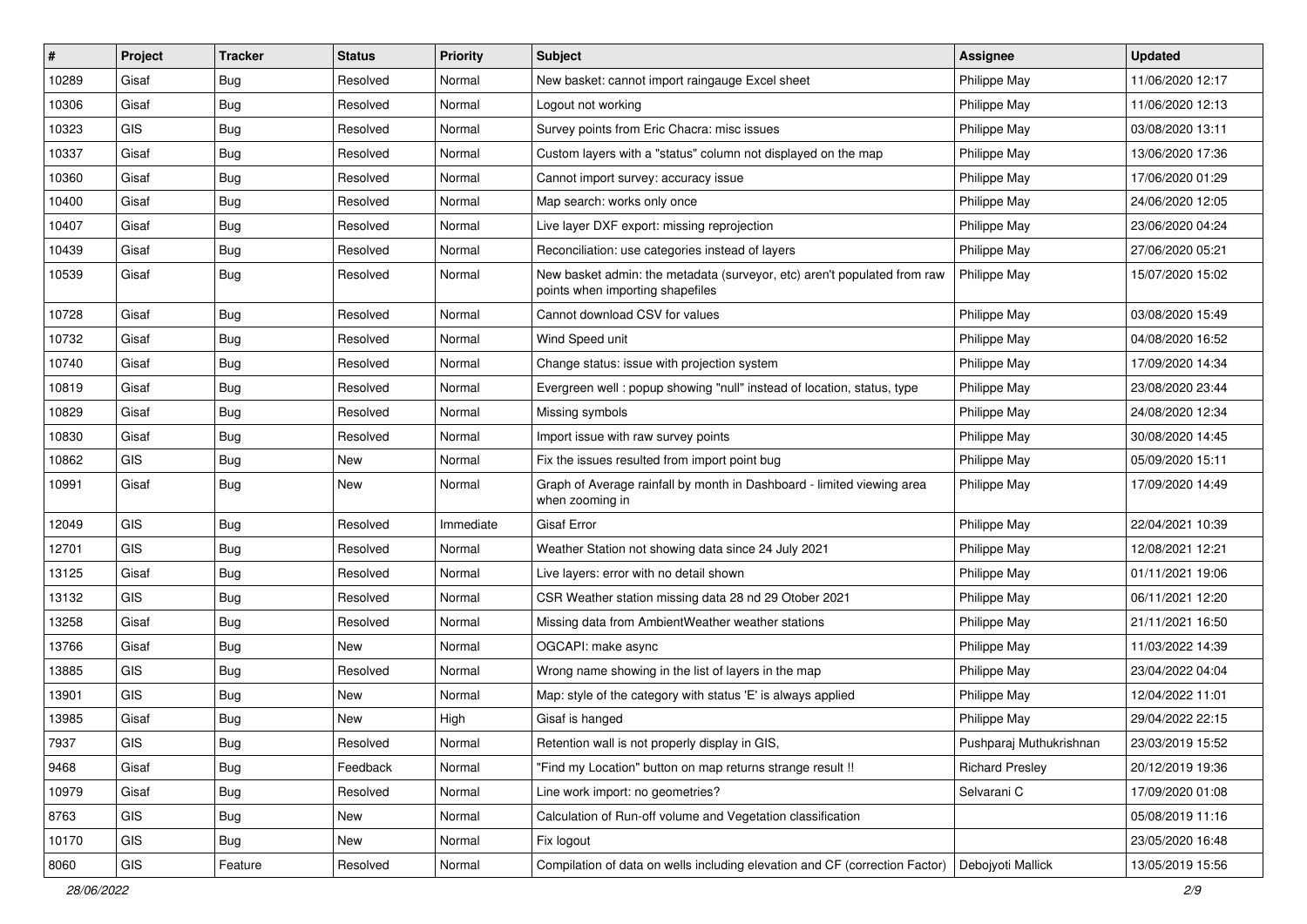| $\vert$ # | Project                                | <b>Tracker</b> | <b>Status</b> | <b>Priority</b> | Subject                                                                              | <b>Assignee</b>     | <b>Updated</b>   |
|-----------|----------------------------------------|----------------|---------------|-----------------|--------------------------------------------------------------------------------------|---------------------|------------------|
| 11329     | <b>GIS</b>                             | Feature        | New           | Normal          | <b>Boundary Stones Updation</b>                                                      | Giulio Di Anastasio | 12/11/2020 18:03 |
| 12714     | Gisaf                                  | Feature        | New           | Normal          | Dana well correction factor changed                                                  | Giulio Di Anastasio | 21/09/2021 12:57 |
| 12976     | <b>GIS</b>                             | Feature        | New           | Normal          | Weather Station not recording data on 3rd October 2021                               | Giulio Di Anastasio | 05/10/2021 23:07 |
| 13597     | <b>GIS</b>                             | Feature        | New           | Normal          | Courage well: tags to add after publishing                                           | Giulio Di Anastasio | 03/02/2022 17:14 |
| 7776      | GIS                                    | Feature        | New           | High            | Text on IZ CAD file                                                                  | Pavneet Kaur        | 26/02/2019 12:57 |
| 7817      | <b>GIS</b>                             | Feature        | New           | Normal          | Updating dates for 66 records in the Benches attribute table.                        | Pavneet Kaur        | 15/03/2019 15:03 |
| 3472      | Gisaf                                  | Feature        | Resolved      | Normal          | Weather station graphs: choice of parameters                                         | Philippe May        | 10/03/2019 14:52 |
| 5033      | Gisaf                                  | Feature        | Resolved      | Normal          | Add an option to display a base line in the bar charts                               | Philippe May        | 04/01/2018 01:09 |
| 5618      | Gisaf                                  | Feature        | Resolved      | Low             | Export layers as DXF                                                                 | Philippe May        | 05/03/2019 12:42 |
| 6099      | Gisaf                                  | Feature        | New           | Low             | Sanic/Gino admin                                                                     | Philippe May        | 07/03/2019 16:24 |
| 7379      | Gisaf                                  | Feature        | New           | Low             | Make Gisaf installable (Progressive Web App)                                         | Philippe May        | 02/02/2019 10:27 |
| 7527      | Gisaf                                  | Feature        | Resolved      | Normal          | Give an option to resample data for graphs (eg. rain gauge)                          | Philippe May        | 07/03/2019 16:24 |
| 7696      | Geomatic<br>studio models<br>for Gisaf | Feature        | Resolved      | Normal          | HT Cables shapefile from Johan                                                       | Philippe May        | 25/02/2019 18:54 |
| 7709      | Geomatic<br>studio models<br>for Gisaf | Feature        | Resolved      | Normal          | Waste water treatment plant improvements                                             | Philippe May        | 19/03/2019 23:58 |
| 7710      | Geomatic<br>studio models<br>for Gisaf | Feature        | Resolved      | Normal          | Add fields to the individual components                                              | Philippe May        | 25/02/2019 13:07 |
| 7711      | Geomatic<br>studio models<br>for Gisaf | Feature        | Resolved      | Normal          | Add fields to component types                                                        | Philippe May        | 25/02/2019 13:06 |
| 7725      | Geomatic<br>studio models<br>for Gisaf | Feature        | Resolved      | Normal          | Add a button for generating reports                                                  | Philippe May        | 25/02/2019 13:08 |
| 7763      | <b>GIS</b>                             | Feature        | Feedback      | Normal          | Infrastructure: migrate old-admin to the same server than gisaf                      | Philippe May        | 25/02/2019 11:11 |
| 8630      | Gisaf                                  | Feature        | Resolved      | Normal          | Map: add option for filter with status                                               | Philippe May        | 10/07/2019 16:49 |
| 8669      | Gisaf                                  | Feature        | Resolved      | Normal          | Groups of map layers                                                                 | Philippe May        | 26/07/2019 10:51 |
| 8721      | Gisaf                                  | Feature        | <b>New</b>    | Normal          | Survey data basket: handle the case when more than one file in the basket<br>per day | Philippe May        | 14/10/2020 17:01 |
| 9220      | GIS                                    | Feature        | Resolved      | High            | Setting the daily resampling of weather data starting from 8.30 am                   | Philippe May        | 08/01/2020 17:57 |
| 9509      | Gisaf                                  | Feature        | Resolved      | Normal          | Update angular-plotly to 1.5.0                                                       | Philippe May        | 04/01/2020 12:05 |
| 9510      | Gisaf                                  | Feature        | Resolved      | Normal          | Automatically resample to daily when there's too much data                           | Philippe May        | 01/01/2020 14:12 |
| 9516      | Gisaf                                  | Feature        | Resolved      | Normal          | Map: add option to grab link to the selected feature                                 | Philippe May        | 02/01/2020 15:42 |
| 9517      | Gisaf                                  | Feature        | Resolved      | Normal          | Tags: add location                                                                   | Philippe May        | 03/01/2020 11:54 |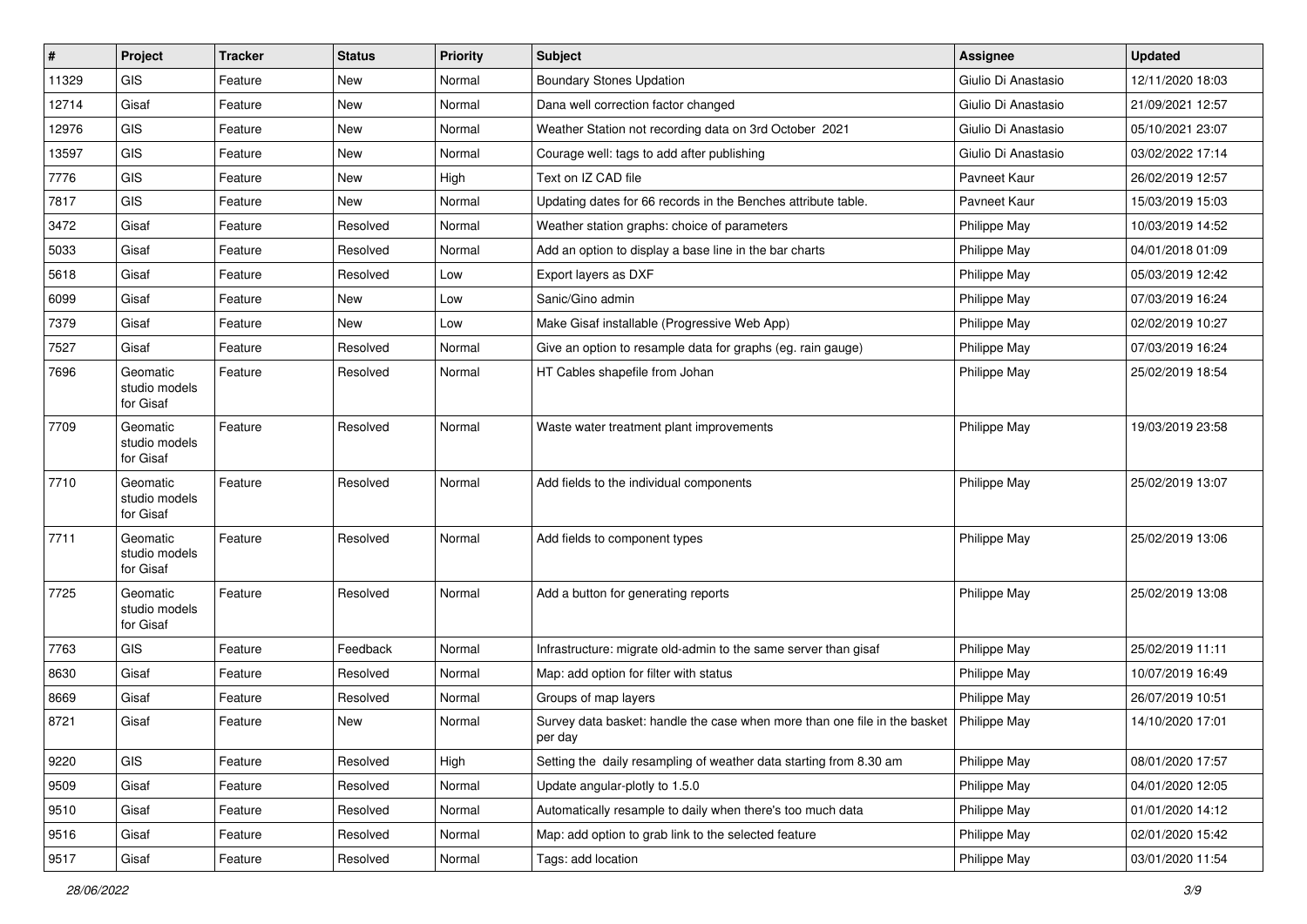| #     | Project                                | <b>Tracker</b> | <b>Status</b> | <b>Priority</b> | <b>Subject</b>                                                       | <b>Assignee</b> | <b>Updated</b>   |
|-------|----------------------------------------|----------------|---------------|-----------------|----------------------------------------------------------------------|-----------------|------------------|
| 9534  | Gisaf                                  | Feature        | Resolved      | Normal          | GeoJson store: systematically use geodataframes                      | Philippe May    | 07/01/2020 16:51 |
| 9538  | Gisaf                                  | Feature        | New           | Normal          | Download shapefile of raw survey points facility - TO BE REMOVED?    | Philippe May    | 07/01/2020 14:35 |
| 9563  | Gisaf                                  | Feature        | Resolved      | Normal          | Live layers: add option to link to a map feature                     | Philippe May    | 12/01/2020 22:22 |
| 9749  | Gisaf                                  | Feature        | New           | Normal          | Strip extra characters in graphQL queries                            | Philippe May    | 07/09/2020 12:48 |
| 9789  | Gisaf                                  | Feature        | New           | Normal          | Login: put in a dialog                                               | Philippe May    | 28/02/2020 04:28 |
| 9944  | Gisaf                                  | Feature        | Resolved      | Normal          | Admin: manage categories                                             | Philippe May    | 10/04/2020 12:06 |
| 10014 | Gisaf                                  | Feature        | Resolved      | Normal          | Interity checks                                                      | Philippe May    | 19/05/2020 19:23 |
| 10151 | GIS                                    | Feature        | Resolved      | Normal          | PG ADMIN installation on server                                      | Philippe May    | 23/05/2020 12:04 |
| 10152 | Gisaf                                  | Feature        | Resolved      | Normal          | wells list in Measures Tab with only wells having measures           | Philippe May    | 10/06/2020 15:05 |
| 10182 | Gisaf                                  | Feature        | Resolved      | Normal          | Function to change status of surveyed features                       | Philippe May    | 15/07/2020 15:10 |
| 10331 | Gisaf                                  | Feature        | Resolved      | Normal          | Reconciliation: sort layer by alphabetical order                     | Philippe May    | 12/06/2020 17:45 |
| 10536 | Gisaf                                  | Feature        | Resolved      | Normal          | Migrate PlottableModel.Actions.download_csv_value to plugins         | Philippe May    | 15/07/2020 15:07 |
| 10569 | Gisaf                                  | Feature        | Resolved      | Normal          | Well Masterfile/Repository                                           | Philippe May    | 19/12/2020 17:10 |
| 10675 | Gisaf                                  | Feature        | Resolved      | Normal          | Add attribution on map                                               | Philippe May    | 04/07/2021 13:58 |
| 10741 | Gisaf                                  | Feature        | Resolved      | Normal          | Add a way for changing status of a feature, given its original id    | Philippe May    | 16/09/2020 17:35 |
| 10920 | Gisaf                                  | Feature        | Resolved      | Normal          | Add option to display labels on the map                              | Philippe May    | 07/09/2020 11:54 |
| 10948 | Gisaf                                  | Feature        | Resolved      | Normal          | Add WMS3 server capabilities (with pygeoapi)                         | Philippe May    | 14/09/2020 16:59 |
| 11449 | Gisaf                                  | Feature        | Resolved      | Normal          | Strip extra characters when importing survey CSV files               | Philippe May    | 10/12/2020 01:06 |
| 11486 | <b>GIS</b>                             | Feature        | New           | Normal          | Button Labels for wells details                                      | Philippe May    | 21/12/2020 10:26 |
| 11577 | Gisaf                                  | Feature        | Resolved      | Normal          | Dashboard: multiple sections per page                                | Philippe May    | 27/01/2021 12:37 |
| 11649 | Gisaf                                  | Feature        | Resolved      | Normal          | Wells timeline dashboard misc. improvements                          | Philippe May    | 27/01/2021 15:47 |
| 11678 | Geomatic<br>studio models<br>for Gisaf | Feature        | New           | Normal          | Add new models for AVES                                              | Philippe May    | 02/02/2021 12:13 |
| 11762 | Gisaf                                  | Feature        | Resolved      | Normal          | Switch from Mapbox to Maplibre                                       | Philippe May    | 20/11/2021 15:21 |
| 11907 | Gisaf                                  | Feature        | Resolved      | Normal          | Allow specific project list for custom models                        | Philippe May    | 19/03/2021 16:13 |
| 12075 | <b>GIS</b>                             | Feature        | Resolved      | High            | CSR Weather Station not showing since 22 of april 2021               | Philippe May    | 29/04/2021 15:34 |
| 12491 | Gisaf                                  | Feature        | Resolved      | Normal          | Measure distances on the map                                         | Philippe May    | 11/07/2021 11:51 |
| 12646 | Geomatic<br>studio models<br>for Gisaf | Feature        | New           | Normal          | Add and import new data from Johan for OFC                           | Philippe May    | 01/08/2021 19:46 |
| 13968 | Geomatic<br>studio models<br>for Gisaf | Feature        | Resolved      | Normal          | Create layers and all for the LB records                             | Philippe May    | 28/04/2022 17:18 |
| 14090 | GIS                                    | Feature        | Resolved      | Normal          | Move to SDDs after failure of one HDD in the RAID array of the domUs | Philippe May    | 27/05/2022 16:28 |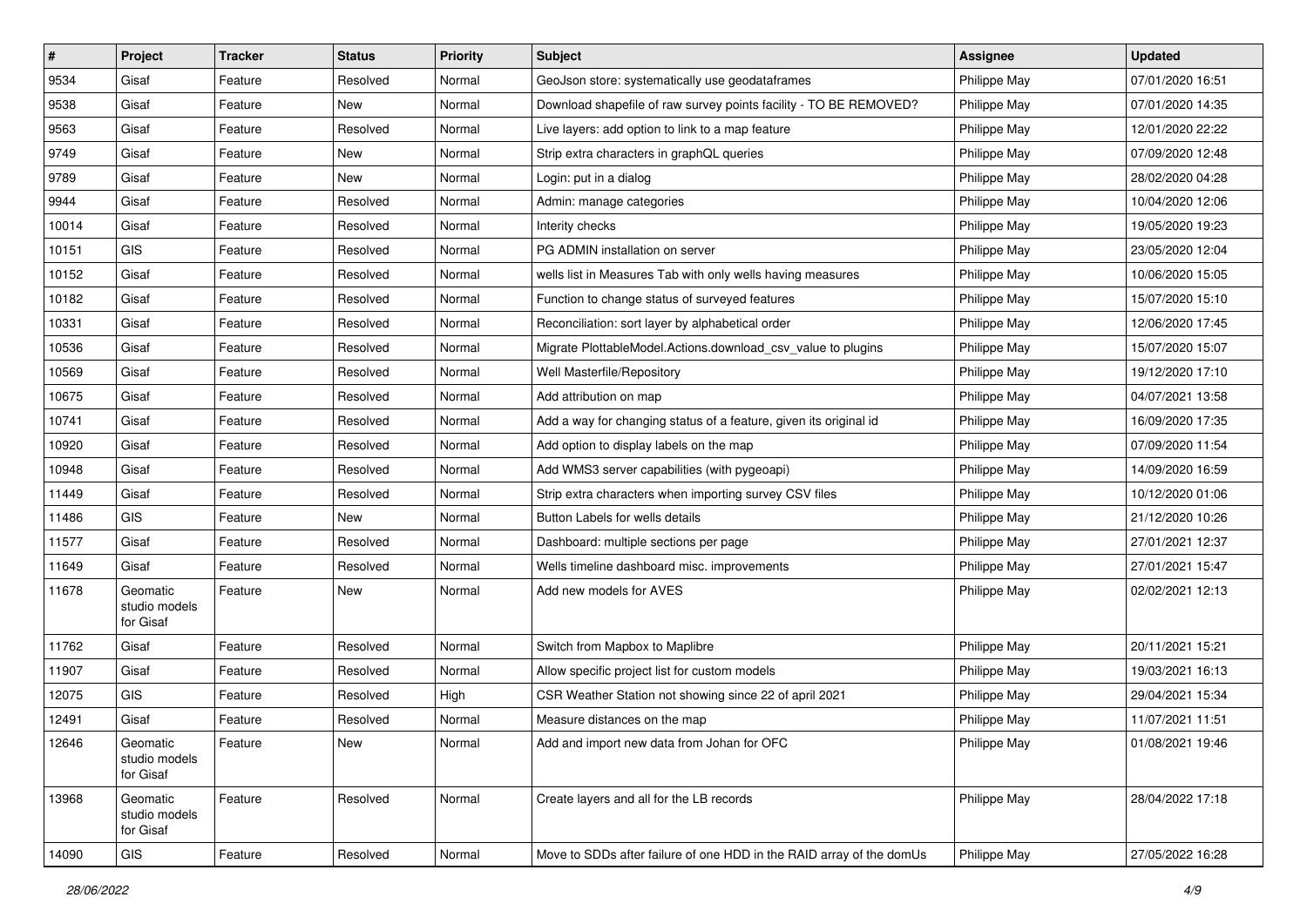| $\pmb{\#}$ | Project                                | <b>Tracker</b> | <b>Status</b> | <b>Priority</b> | Subject                                                                          | Assignee                | <b>Updated</b>   |
|------------|----------------------------------------|----------------|---------------|-----------------|----------------------------------------------------------------------------------|-------------------------|------------------|
| 8262       | <b>GIS</b>                             | Feature        | New           | Normal          | Change points into MISTAKES for updated cycle path and MM fence                  | Pushparaj Muthukrishnan | 09/05/2019 14:59 |
| 11441      | Geomatic<br>studio models<br>for Gisaf | Feature        | New           | Normal          | Add models for AVES                                                              |                         | 07/12/2020 16:42 |
| 9736       | <b>GIS</b>                             | Support        | New           | High            | Enter correct day and time of the measurements of the wells                      | Bala Ramachandran       | 18/02/2020 17:23 |
| 13106      | Gisaf                                  | Support        | New           | Normal          | Errors                                                                           | Bala Ramachandran       | 27/10/2021 17:02 |
| 13107      | Gisaf                                  | Support        | New           | Normal          | Errors                                                                           | Bala Ramachandran       | 27/10/2021 19:31 |
| 8787       | <b>GIS</b>                             | Support        | New           | Normal          | In Wastless P49 points are in text, we can't able to upload in gsaf              | Giulio Di Anastasio     | 13/08/2019 17:10 |
| 10322      | <b>GIS</b>                             | Support        | <b>New</b>    | Normal          | Resume the basket imports, and review of the new admin baskets                   | Giulio Di Anastasio     | 11/06/2020 17:17 |
| 11497      | <b>GIS</b>                             | Support        | New           | Normal          | Add log book information to raingauges, etc                                      | Giulio Di Anastasio     | 21/12/2020 14:54 |
| 11715      | <b>GIS</b>                             | Support        | New           | Normal          | Evaluation of Pastas as an data analysis tool for well levels                    | Giulio Di Anastasio     | 08/02/2021 12:01 |
| 11966      | Gisaf                                  | Support        | New           | Normal          | <b>QGIS Graphical Modeler</b>                                                    | Giulio Di Anastasio     | 16/04/2021 13:09 |
| 12850      | <b>GIS</b>                             | Support        | <b>New</b>    | Normal          | Mistakenly deleted ticket about PgAdmin                                          | Giulio Di Anastasio     | 08/09/2021 12:50 |
| 13259      | <b>GIS</b>                             | Support        | New           | Normal          | Wrong data from CSR AmbientWeather weather station                               | Giulio Di Anastasio     | 03/02/2022 16:31 |
| 13445      | <b>GIS</b>                             | Support        | New           | Normal          | Jupyter notebook for rnoff calculation: kernel not connecting                    | Giulio Di Anastasio     | 03/02/2022 17:22 |
| 6070       | Gisaf                                  | Support        | New           | Normal          | A survey of 3D GIS Models                                                        | Pavneet Kaur            | 05/02/2019 12:47 |
| 6769       | GIS                                    | Support        | In Progress   | Normal          | Issue in the DXF conversion                                                      | Pavneet Kaur            | 04/10/2018 15:00 |
| 7795       | <b>GIS</b>                             | Support        | <b>New</b>    | Normal          | Open SOurce software tutorials on water management from youtube -<br>Hatari Labs | Pavneet Kaur            | 12/03/2019 16:33 |
| 3410       | <b>GIS</b>                             | Support        | Resolved      | High            | Map website to http://water.auroville.org.in                                     | Philippe May            | 27/12/2016 22:41 |
| 6494       | <b>GIS</b>                             | Support        | Resolved      | Normal          | Add CC copyright on data                                                         | Philippe May            | 31/08/2018 21:19 |
| 6907       | Gisaf                                  | Support        | New           | Low             | Study alternative for TileServer                                                 | Philippe May            | 11/01/2020 11:45 |
| 6954       | <b>GIS</b>                             | Support        | Resolved      | Normal          | Create a VM for DB                                                               | Philippe May            | 10/11/2018 16:02 |
| 6990       | <b>GIS</b>                             | Support        | Resolved      | Normal          | Create a VM for Notebooks                                                        | Philippe May            | 10/11/2018 15:57 |
| 7120       | <b>GIS</b>                             | Support        | In Progress   | Normal          | High CPU usage on the server (dom0)                                              | Philippe May            | 26/02/2019 13:10 |
| 7156       | <b>GIS</b>                             | Support        | Resolved      | Normal          | Make server boot again                                                           | Philippe May            | 05/02/2019 11:13 |
| 7161       | <b>GIS</b>                             | Support        | In Progress   | Normal          | Setup remote backup                                                              | Philippe May            | 19/12/2018 10:14 |
| 7343       | <b>GIS</b>                             | Support        | Resolved      | Normal          | Add layer for locations                                                          | Philippe May            | 02/02/2019 15:25 |
| 7402       | <b>GIS</b>                             | Support        | New           | Normal          | Integrate data from well probes                                                  | Philippe May            | 10/01/2019 11:12 |
| 7853       | <b>GIS</b>                             | Support        | New           | Normal          | Install OpenDroneMap and WebODM                                                  | Philippe May            | 09/05/2019 15:57 |
| 8246       | GIS                                    | Support        | Resolved      | Normal          | Server down?                                                                     | Philippe May            | 06/05/2019 15:45 |
| 8450       | GIS                                    | Support        | Resolved      | Normal          | Unable to Load Jupyter Lab                                                       | Philippe May            | 10/06/2019 15:52 |
| 8504       | GIS                                    | Support        | Resolved      | Normal          | Clean data from the weather station                                              | Philippe May            | 04/07/2019 17:05 |
| 9292       | GIS                                    | Support        | Resolved      | Normal          | Server upgrade to buster                                                         | Philippe May            | 13/11/2019 12:29 |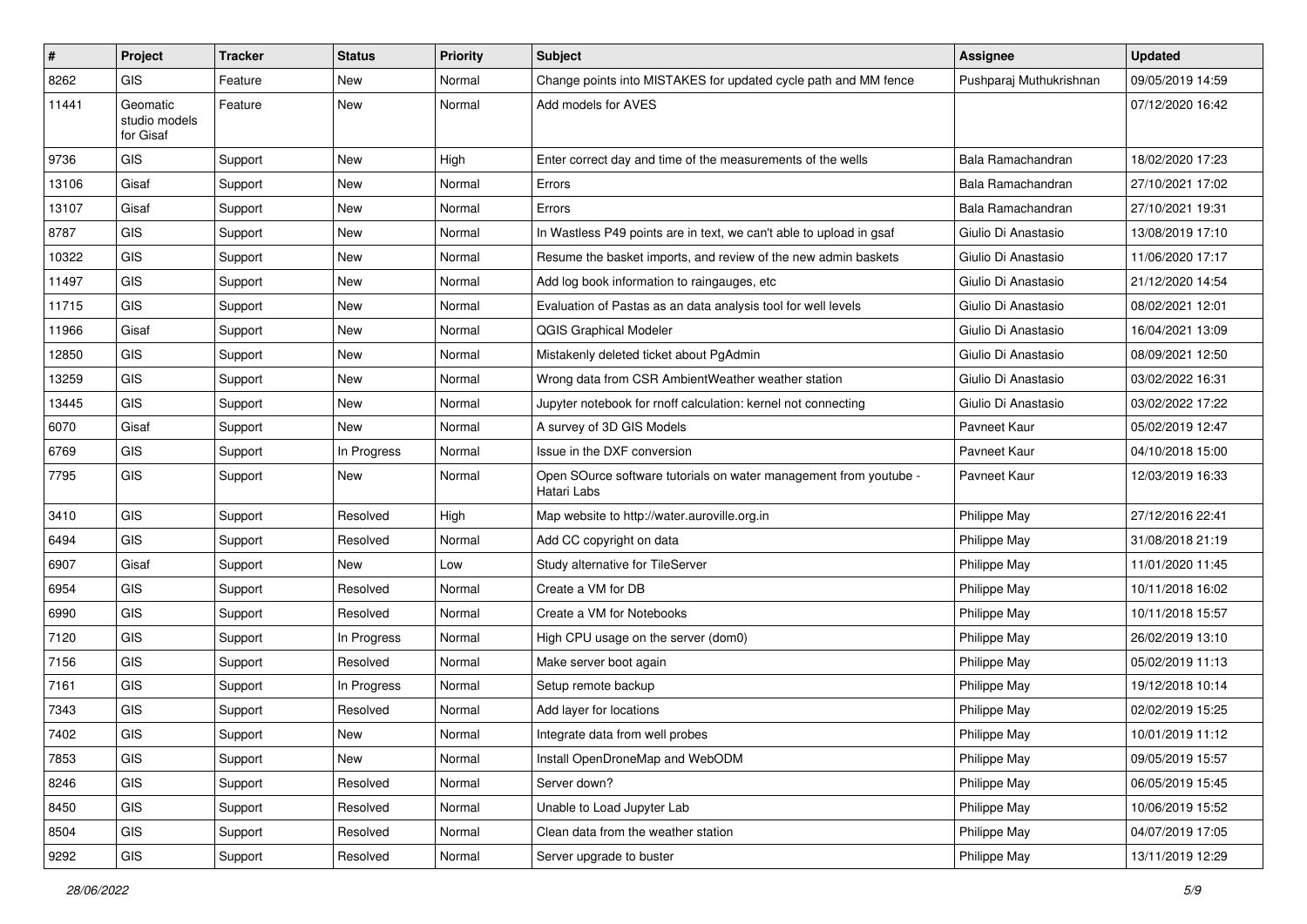| $\sharp$ | Project    | <b>Tracker</b> | <b>Status</b> | <b>Priority</b> | <b>Subject</b>                                             | Assignee     | <b>Updated</b>   |
|----------|------------|----------------|---------------|-----------------|------------------------------------------------------------|--------------|------------------|
| 9463     | GIS        | Support        | Resolved      | Normal          | Setup a weather station in Kalpana                         | Philippe May | 02/11/2021 15:08 |
| 9466     | Gisaf      | Support        | Resolved      | Normal          | Rename "altitude" to "elevation"                           | Philippe May | 08/01/2020 11:27 |
| 9483     | Gisaf      | Support        | New           | Normal          | Performance: writing gpkg is slower than shapefiles        | Philippe May | 08/01/2020 11:15 |
| 9592     | Gisaf      | Support        | Resolved      | Urgent          | Follow up migration                                        | Philippe May | 19/01/2020 13:42 |
| 10153    | <b>GIS</b> | Support        | Resolved      | Normal          | Postgis access for Selvarani in QGis                       | Philippe May | 23/05/2020 12:05 |
| 10214    | Gisaf      | Support        | New           | Normal          | <b>Multiple Reconciliations</b>                            | Philippe May | 27/05/2020 16:12 |
| 10224    | Gisaf      | Support        | Resolved      | Normal          | Update gs.basemaps in Jupyter notebooks                    | Philippe May | 14/06/2021 16:15 |
| 10291    | GIS        | Support        | In Progress   | Normal          | Vacuum DB at reboot                                        | Philippe May | 29/10/2021 11:44 |
| 10364    | Gisaf      | Support        | New           | Normal          | Reconcile the reconciliations                              | Philippe May | 17/06/2020 17:27 |
| 10693    | GIS        | Support        | Resolved      | Normal          | Wrong geometry type for category R54                       | Philippe May | 30/07/2020 12:00 |
| 11071    | Gisaf      | Support        | New           | Normal          | Reconciliation: cannot find some points                    | Philippe May | 01/10/2020 13:03 |
| 11081    | Gisaf      | Support        | <b>New</b>    | Normal          | Gisaf doesn't allowed multiple reconciliation              | Philippe May | 01/10/2020 15:00 |
| 11457    | Gisaf      | Support        | Resolved      | Normal          | Building Shed and Retaining Walls are not showing in a map | Philippe May | 14/12/2020 19:52 |
| 11886    | Gisaf      | Support        | Resolved      | Normal          | Pandas resample deprecation warning                        | Philippe May | 16/03/2021 12:49 |
| 11898    | GIS        | Support        | New           | Normal          | Add Aurogreen Weather Station                              | Philippe May | 17/03/2021 12:10 |
| 12051    | <b>GIS</b> | Support        | New           | Normal          | Update pgadmin                                             | Philippe May | 22/04/2021 12:57 |
| 12688    | Gisaf      | Support        | Resolved      | Normal          | Lavers are not visible                                     | Philippe May | 10/08/2021 10:03 |
| 12867    | <b>GIS</b> | Support        | In Progress   | Normal          | Upgrade server (all virtual machines) to Debian bullseye   | Philippe May | 25/10/2021 17:34 |
| 12895    | GIS        | Support        | Resolved      | Normal          | Migrate backups to Bung                                    | Philippe May | 12/11/2021 00:36 |
| 13068    | GIS        | Support        | Resolved      | Normal          | Migrate gisaf VM to bullseye                               | Philippe May | 25/10/2021 17:28 |
| 13090    | Gisaf      | Support        | Resolved      | Normal          | Importing error in new admin                               | Philippe May | 28/10/2021 11:00 |
| 13202    | Gisaf      | Support        | Resolved      | Normal          | Gisaf is showing error                                     | Philippe May | 12/11/2021 12:59 |
| 13203    | <b>GIS</b> | Support        | In Progress   | Normal          | Redis server: fix warning relarted to memory allocation    | Philippe May | 12/11/2021 13:03 |
| 13235    | <b>GIS</b> | Support        | Resolved      | Normal          | Server hardware failure (sdc hard drive)                   | Philippe May | 19/11/2021 17:59 |
| 13447    | <b>GIS</b> | Support        | Resolved      | Urgent          | Server down due to electrical power cut                    | Philippe May | 31/12/2021 17:14 |
| 13642    | Gisaf      | Support        | Resolved      | Urgent          | Electrical problems: Server down                           | Philippe May | 15/02/2022 09:38 |
| 13681    | Gisaf      | Support        | Resolved      | Normal          | Gisaf isn't Connecting                                     | Philippe May | 19/02/2022 11:01 |
| 13763    | GIS        | Support        | Resolved      | Normal          | Gisaf not responding                                       | Philippe May | 11/03/2022 13:03 |
| 13847    | <b>GIS</b> | Support        | New           | Urgent          | Gisaf not responding                                       | Philippe May | 01/04/2022 17:08 |
| 13883    | GIS        | Support        | Resolved      | Urgent          | Gisaf not responding - Possible issue with tag editing?    | Philippe May | 07/04/2022 19:34 |
| 13952    | Gisaf      | Support        | Resolved      | Normal          | Gisaf isn't Connecting                                     | Philippe May | 25/04/2022 11:27 |
| 13982    | GIS        | Support        | Resolved      | Normal          | Update server's storage                                    | Philippe May | 06/05/2022 14:38 |
| 13991    | GIS        | Support        | In Progress   | High            | Gisaf is again hung                                        | Philippe May | 30/04/2022 14:01 |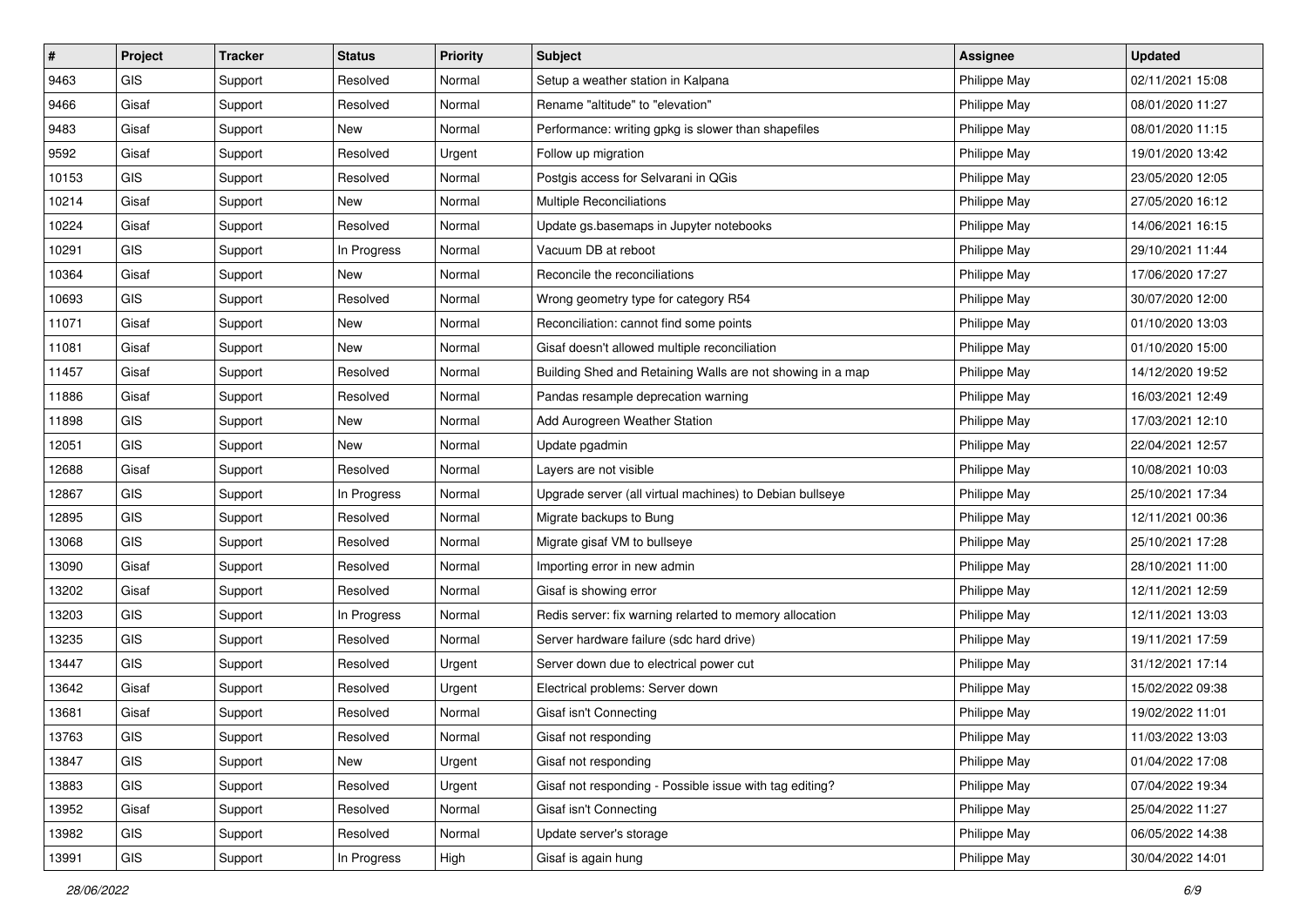| $\pmb{\#}$ | Project    | <b>Tracker</b> | <b>Status</b> | <b>Priority</b> | <b>Subject</b>                                                                                   | <b>Assignee</b>         | <b>Updated</b>   |
|------------|------------|----------------|---------------|-----------------|--------------------------------------------------------------------------------------------------|-------------------------|------------------|
| 14072      | GIS        | Support        | Resolved      | Urgent          | Gisaf very slow                                                                                  | Philippe May            | 19/05/2022 02:29 |
| 13822      | <b>GIS</b> | Support        | Feedback      | Normal          | Need a Login id and password to a Gisaf for entering the tag value.                              | Pushparaj Muthukrishnan | 27/03/2022 16:47 |
| 11691      | Gisaf      | Support        | Resolved      | Normal          | Error on when importing geopackage                                                               | Selvarani C             | 18/03/2021 11:28 |
| 6077       | GIS        | Support        | New           | Normal          | AC in office                                                                                     |                         | 23/06/2018 13:05 |
| 11260      | Gisaf      | Support        | Resolved      | Normal          | Reconciliation is not happening                                                                  |                         | 03/11/2020 11:32 |
| 11262      | Gisaf      | Support        | Resolved      | Normal          | importing Error                                                                                  |                         | 04/11/2020 14:49 |
| 11933      | Gisaf      | Support        | Resolved      | Normal          | Importing Error                                                                                  |                         | 30/03/2021 14:55 |
| 9735       | GIS        | Documentation  | New           | Normal          | Disciplane farm well: wrong depth                                                                | Bala Ramachandran       | 18/02/2020 17:15 |
| 7835       | <b>GIS</b> | Documentation  | Resolved      | Normal          | Adding and Using ESRI and other basemaps in QGIS.                                                | Debojyoti Mallick       | 06/03/2019 13:01 |
| 7762       | <b>GIS</b> | Documentation  | <b>New</b>    | Normal          | WEb resources for Open Drone Map                                                                 | Giulio Di Anastasio     | 25/02/2019 10:34 |
| 10196      | GIS        | Documentation  | New           | Normal          | Reconciliation of points in tables not at raw level. (Polygon, Line)                             | Giulio Di Anastasio     | 26/05/2020 14:37 |
| 11448      | GIS        | Documentation  | New           | High            | Meaning of colors for wells in the map                                                           | Giulio Di Anastasio     | 10/12/2020 11:34 |
| 11648      | Gisaf      | Documentation  | <b>New</b>    | Normal          | Styling categories                                                                               | Giulio Di Anastasio     | 27/01/2021 16:02 |
| 11685      | <b>GIS</b> | Documentation  | <b>New</b>    | Normal          | Daily resampling of rainfall in CSR Weather Station - How is it calculated                       | Giulio Di Anastasio     | 04/02/2021 11:14 |
| 13992      | GIS        | Documentation  | New           | Normal          | Units for Wind speed in automatic weather stations                                               | Giulio Di Anastasio     | 30/04/2022 19:37 |
| 7813       | Gisaf      | Documentation  | Resolved      | Normal          | Including credits for ESRI basemap (Sat, Highways, Labels)                                       | Philippe May            | 05/03/2019 12:39 |
| 9552       | Gisaf      | Documentation  | Resolved      | Normal          | Weekly resampling - Starts on mondays                                                            | Philippe May            | 25/07/2020 17:12 |
| 11506      | <b>GIS</b> | Documentation  | New           | Normal          | Article on wells levels graphs                                                                   | Philippe May            | 21/12/2020 16:41 |
| 12077      | GIS        | Documentation  | New           | Normal          | Reorganize the Wiki                                                                              | Selvarani C             | 28/04/2021 17:39 |
| 7645       | <b>GIS</b> | Documentation  | New           | Normal          | Documentation of health checks                                                                   |                         | 18/02/2019 09:24 |
| 8070       | GIS        | Documentation  | New           | Normal          | TIN based watershed models                                                                       |                         | 10/04/2019 15:31 |
| 8762       | <b>GIS</b> | Documentation  | New           | Normal          | Calculation of Run-off volume and Vegetation classification                                      |                         | 05/08/2019 17:07 |
| 9141       | GIS        | Documentation  | New           | Normal          | AWS water supply data                                                                            |                         | 16/10/2019 12:52 |
| 10733      | <b>GIS</b> | Documentation  | New           | Normal          | Tags retained when the same geometry is replaced                                                 |                         | 04/08/2020 16:16 |
| 7530       | <b>GIS</b> | Task           | New           | Normal          | Check the paint of the piezo boxes                                                               | Bala Ramachandran       | 02/02/2019 11:34 |
| 7732       | <b>GIS</b> | Task           | Resolved      | Urgent          | Water level in Angad's well                                                                      | Bala Ramachandran       | 23/02/2019 11:11 |
| 7746       | GIS        | Task           | New           | High            | Sacred Groves well                                                                               | Bala Ramachandran       | 05/03/2019 11:32 |
| 9127       | GIS        | Task           | Resolved      | Normal          | Cross check                                                                                      | Bala Ramachandran       | 20/11/2019 12:32 |
| 7818       | GIS        | Task           | Resolved      | Normal          | Studying OGC services with Publish / Subscription for Open source forum.                         | Debojyoti Mallick       | 29/03/2019 10:37 |
| 7984       | <b>GIS</b> | Task           | Resolved      | Normal          | Understanding The Things Network and embedding it with Jupyter for Well<br>Data                  | Debojyoti Mallick       | 29/03/2019 16:04 |
| 8016       | <b>GIS</b> | Task           | New           | Normal          | Handling Exception in Python Scripts, Logging and Creating and<br>Publishing to a Git Repository | Debojyoti Mallick       | 03/05/2019 11:14 |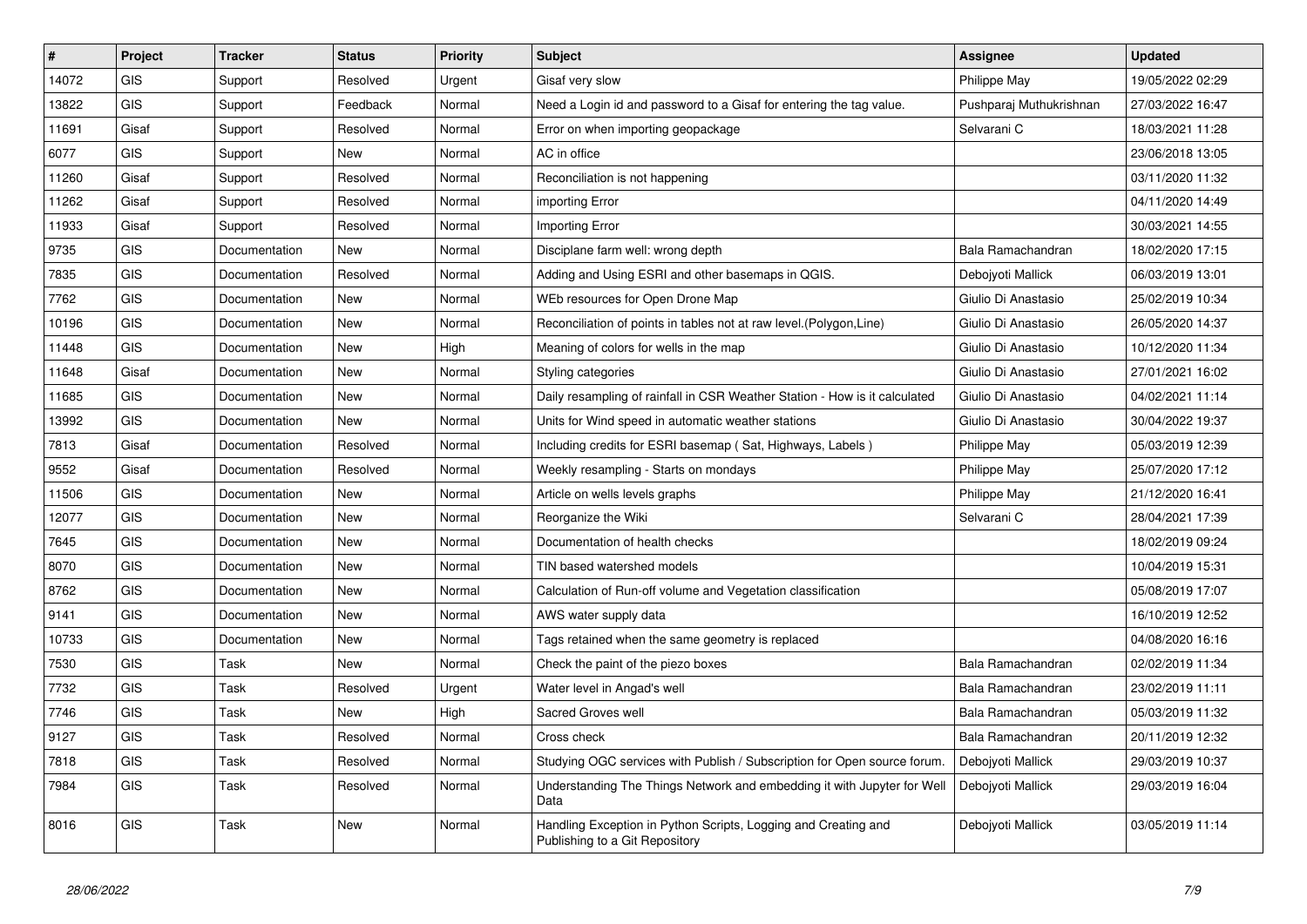| #     | Project                                | <b>Tracker</b> | <b>Status</b> | <b>Priority</b> | <b>Subject</b>                                                                                                       | <b>Assignee</b>     | <b>Updated</b>   |
|-------|----------------------------------------|----------------|---------------|-----------------|----------------------------------------------------------------------------------------------------------------------|---------------------|------------------|
| 8299  | <b>GIS</b>                             | Task           | Resolved      | High            | Understanding The Things Network Fair Access Policy and Gateway<br>Limitations                                       | Debojyoti Mallick   | 27/05/2019 10:28 |
| 8380  | <b>GIS</b>                             | Task           | Feedback      | Normal          | Understanding Terrain Datasets for vector modelling of DTM using ArcGIS<br>concepts                                  | Debojyoti Mallick   | 07/06/2019 10:20 |
| 8384  | <b>GIS</b>                             | Task           | Feedback      | Normal          | Applying Topology Rules to Basins using QGIS 3.6.*                                                                   | Debojyoti Mallick   | 12/06/2019 16:43 |
| 8486  | GIS                                    | Task           | In Progress   | Normal          | Understanding how to generate a DSM (Digital Surface Model) or DEM<br>(Digital Elevation Model) using Survey Points. | Debojyoti Mallick   | 03/07/2019 11:44 |
| 8567  | GIS                                    | <b>Task</b>    | New           | Normal          | Delaunay 2D and 3D triangulation using catchment points and their<br>elevations                                      | Debojyoti Mallick   | 03/07/2019 11:44 |
| 8746  | <b>GIS</b>                             | <b>Task</b>    | New           | Normal          | Updating and Standardizing Symbology and Color for features in the AV<br>Geomatics Portal.                           | Debojyoti Mallick   | 02/08/2019 16:08 |
| 7578  | GIS                                    | Task           | <b>New</b>    | Normal          | Preparation regarding the meeting with gilles                                                                        | Dorian Nadaud       | 06/02/2019 16:08 |
| 7789  | <b>GIS</b>                             | Task           | New           | Normal          | Cross check Johnny's well id 54 EGB007 - DEPTH is not correct in Harvest<br>data                                     | Giulio Di Anastasio | 27/02/2019 16:58 |
| 12288 | Geomatic<br>studio models<br>for Gisaf | <b>Task</b>    | Resolved      | Normal          | Wells water levels referenced to the mean sea level                                                                  | Giulio Di Anastasio | 08/06/2021 10:25 |
| 7549  | GIS                                    | Task           | Resolved      | Normal          | Surrender and Grace WWTP Health check                                                                                | Meera Natarajan     | 06/02/2019 09:57 |
| 7550  | <b>GIS</b>                             | Task           | Resolved      | High            | meeting Gilles                                                                                                       | Meera Natarajan     | 13/02/2019 11:13 |
| 7643  | GIS                                    | <b>Task</b>    | New           | Normal          | Health check-up in the RZ                                                                                            | Meera Natarajan     | 18/02/2019 09:25 |
| 7698  | GIS                                    | Task           | New           | Normal          | EC & pH meter                                                                                                        | Meera Natarajan     | 20/02/2019 10:01 |
| 7721  | <b>GIS</b>                             | Task           | New           | Normal          | create template for health check-up                                                                                  | Meera Natarajan     | 20/02/2019 11:58 |
| 7722  | GIS                                    | Task           | Resolved      | Normal          | health check standardization of observation                                                                          | Meera Natarajan     | 27/02/2019 16:22 |
| 7723  | GIS                                    | <b>Task</b>    | Resolved      | Normal          | comparison pH and TDS meter                                                                                          | Meera Natarajan     | 09/03/2019 11:18 |
| 8287  | <b>GIS</b>                             | Task           | Resolved      | Normal          | additional information to the template                                                                               | Meera Natarajan     | 24/05/2019 16:31 |
| 8303  | <b>GIS</b>                             | Task           | New           | High            | Health check up residential zone (Priority 1 list)                                                                   | Meera Natarajan     | 14/05/2019 11:29 |
| 9119  | <b>GIS</b>                             | Task           | Resolved      | Normal          | Individual/community well data                                                                                       | Meera Natarajan     | 23/10/2019 11:16 |
| 7608  | GIS                                    | Task           | New           | Low             | creating a structure for tags                                                                                        | Pavneet Kaur        | 15/03/2019 14:58 |
| 7651  | GIS                                    | Task           | New           | Normal          | Create the Proposed shapefile layers                                                                                 | Pavneet Kaur        | 13/02/2019 15:44 |
| 7724  | <b>GIS</b>                             | Task           | New           | Normal          | Publish CZ and IDZ- Water Project> on Gisaf                                                                          | Pavneet Kaur        | 15/03/2019 14:55 |
| 7836  | GIS                                    | Task           | New           | Normal          | Bobby well missing                                                                                                   | Pavneet Kaur        | 15/03/2019 15:04 |
| 7857  | <b>GIS</b>                             | Task           | New           | Normal          | Add new wells in gisaf                                                                                               | Payneet Kaur        | 08/03/2019 16:06 |
| 7858  | GIS                                    | Task           | New           | Normal          | Harvest data of wells to be entered in Gisaf                                                                         | Pavneet Kaur        | 08/03/2019 16:07 |
| 7913  | GIS                                    | Task           | New           | High            | Editing to be done in GISAF                                                                                          | Pavneet Kaur        | 15/03/2019 14:42 |
| 5978  | GIS                                    | Task           | Resolved      | High            | Registration for Bangalore Open Street Map conference                                                                | Philippe May        | 11/06/2018 11:56 |
| 6069  | Gisaf                                  | Task           | Resolved      | Normal          | wwtp output and flow component - output                                                                              | Philippe May        | 22/06/2018 15:15 |